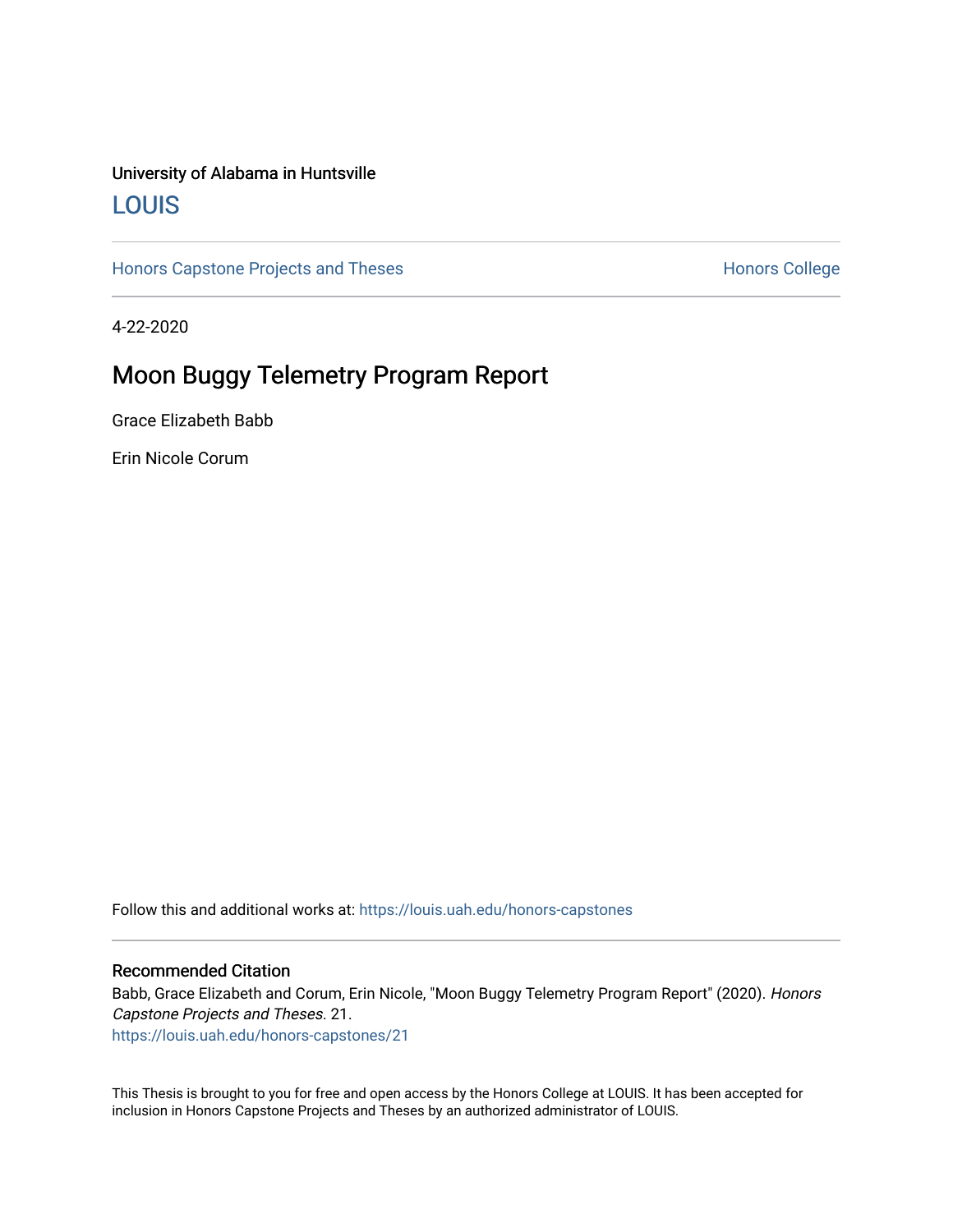# **Honors Capstone**

**by** 

## **Grace Elizabeth Babb and Erin Nicole Corum**

**An Honors Capstone** 

**submitted in partial fulfillment of the requirements** 

**for the Honors Diploma** 

**to** 

**The Honors College** 

of

**The University of Alabama in Huntsville** 

**April 22 2020** 

**Honors Capstone Director: Mr. David Fikes** 

**Lecturer of Mechanical and Aerospace Engineering** 

 $P$ *zalde* 4-22-20

Student (signature) Date

Director (signature) Date

Department Chair (signature) Date

Honors College Dean (signature) Date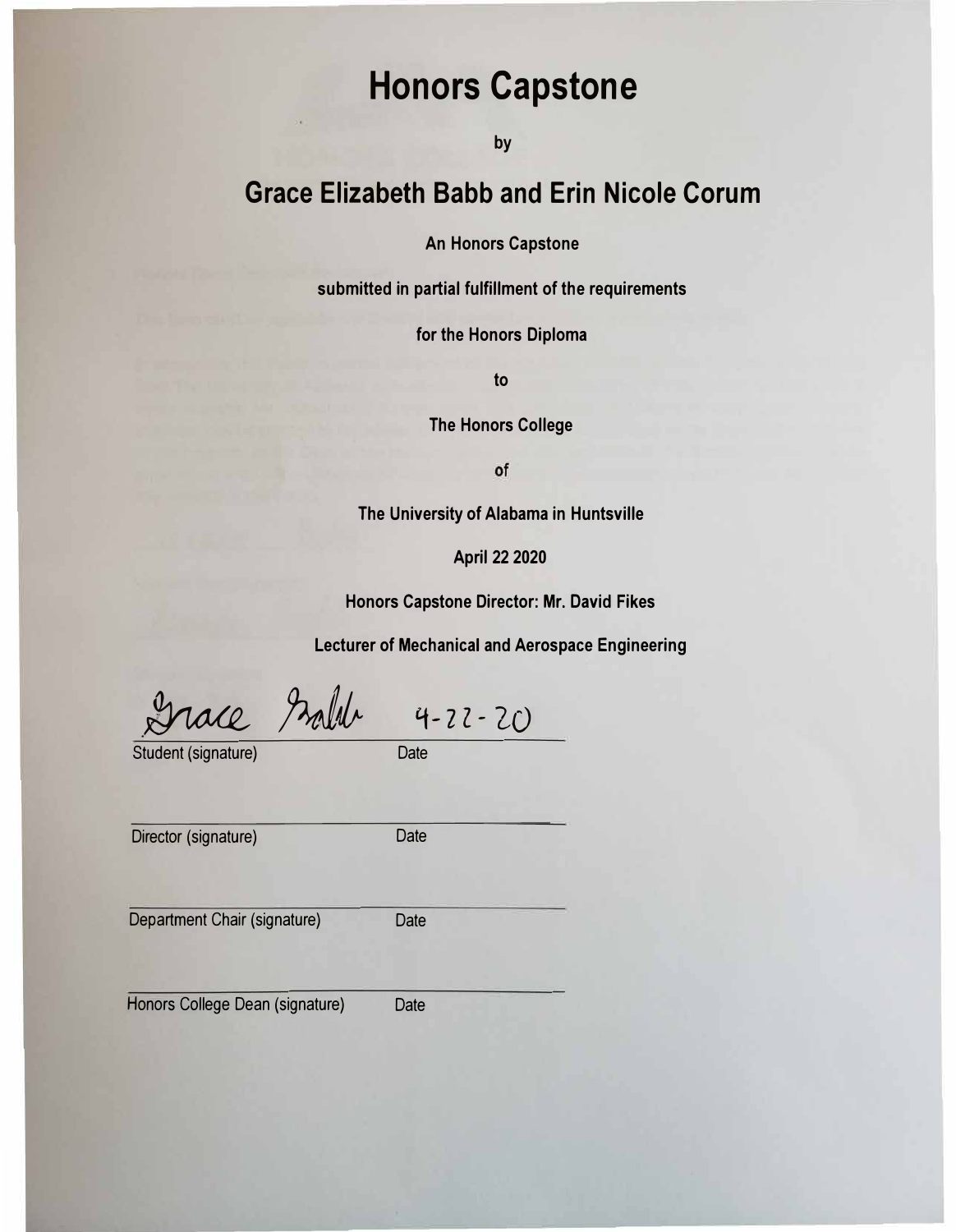

**Honors College** Frank Franz Hall +1  $(256)$  824-6450 (voice) +1 (256) 824-7339 (fax) honors@uah.edu

Honors Thesis Copyright Permission

This form must be signed by the student and submitted as a bound part of the thesis.

In presenting this thesis in partial fulfillment of the requirements for Honors Diploma or Certificate from The University of Alabama in Huntsville, I agree that the Library of this University shall make it freely available for inspection. I further agree that permission for extensive copying for scholarly purposes may be granted by my advisor or, in his/her absence, by the Chair of the Department, Director of the Program, or the Dean of the Honors College. It is also understood that due recognition shall be given to me and to The University of Alabama in Huntsville in any scholarly use which may be made of any material in this thesis.

Grace Babb

Student Name (printed)<br>Dance Mille

**Student Signature** 

 $4 - 22 - 20$ 

Date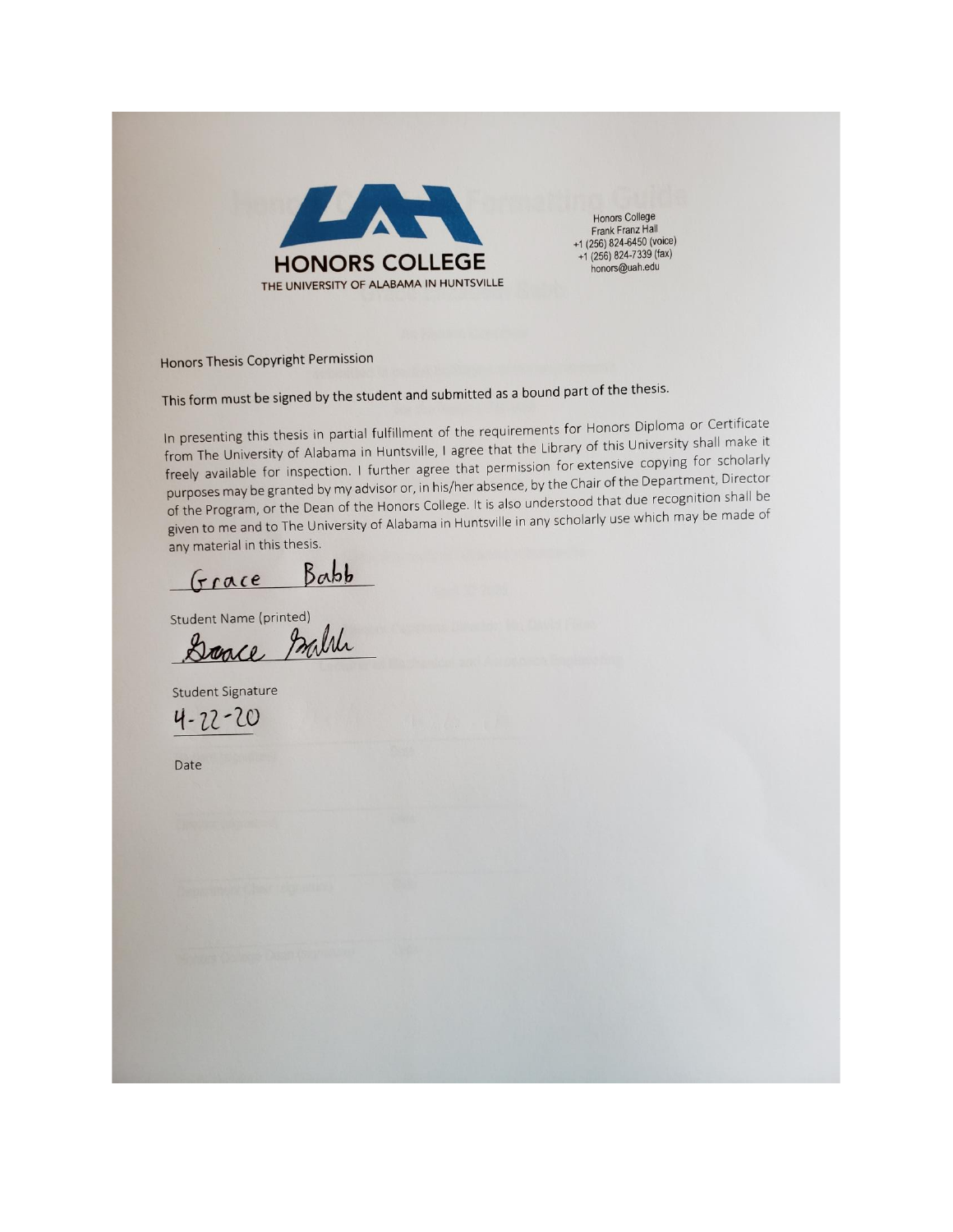### Table of Contents

| Abstract                         |    |
|----------------------------------|----|
| Requirements                     | 1  |
| Design and Components            | 2  |
| <b>Testing and Modifications</b> | 6  |
| Usefulness and Innovation        | 8  |
| Summary                          | 9  |
| Reference List                   | 10 |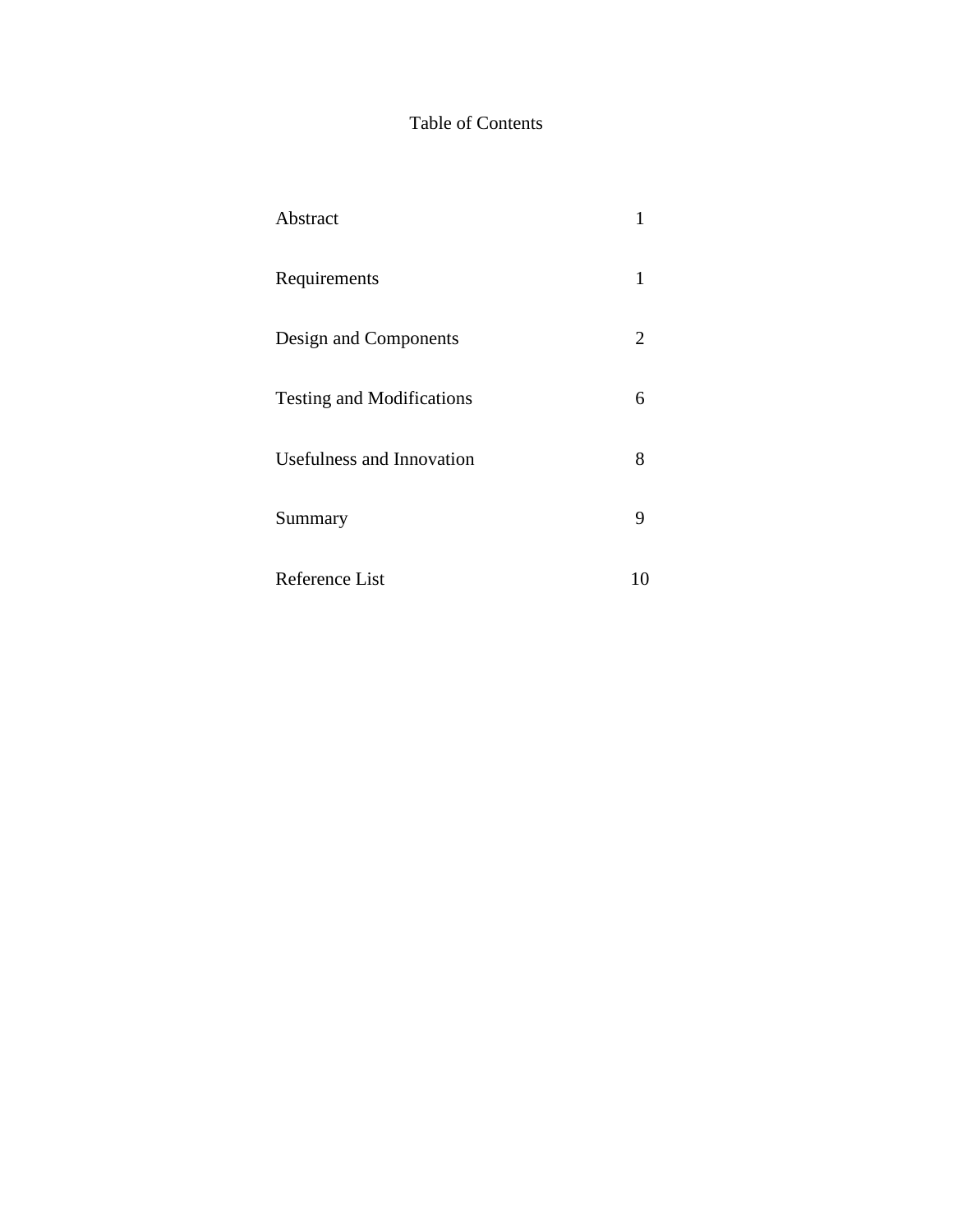#### **Abstract**

To complete the Honors Capstone required for each Honors student seeking a diploma, a telemetry device for the University of Alabama in Huntsville's 2020 Lunar Rover team was researched and created in hopes of receiving an award outlined in the official NASA HERC guidebook. This award is referred to as the AIAA Telemetry/Electronics Award. According to the guidebook, this award "recognizes the development and operation of the most innovative and useful real-time telemetry system at the Rover Challenge." Being able to transmit and receive real time location data from the rovers would have been extremely useful while training on the practice course, as well as competing in the actual competition. This project utilized an Automatic Packet Reporting System (APRS), an amateur radio-based system for transmitting real time data in the local area. In this case, the transmitted telemetry information is the GPS location data of the human rover.

#### **Requirements**

The design criterion for this device was created using the requirements set forth by two entities: the American Institute of Aeronautics and Astronautics and the UAH Honors College.

The requirements as described by AIAA are those illustrated in the official 2020 NASA HERC guidebook. Criterion is listed to ensure that a telemetry device is created for a competitive lunar rover in order to qualify for a design-based award.

The requirements state that the telemetry device must be built with the intentions of completing one of the following tasks:

- 1. Transmit Real-Time Video.
- 2. Transmit Real-Time Sensor Data.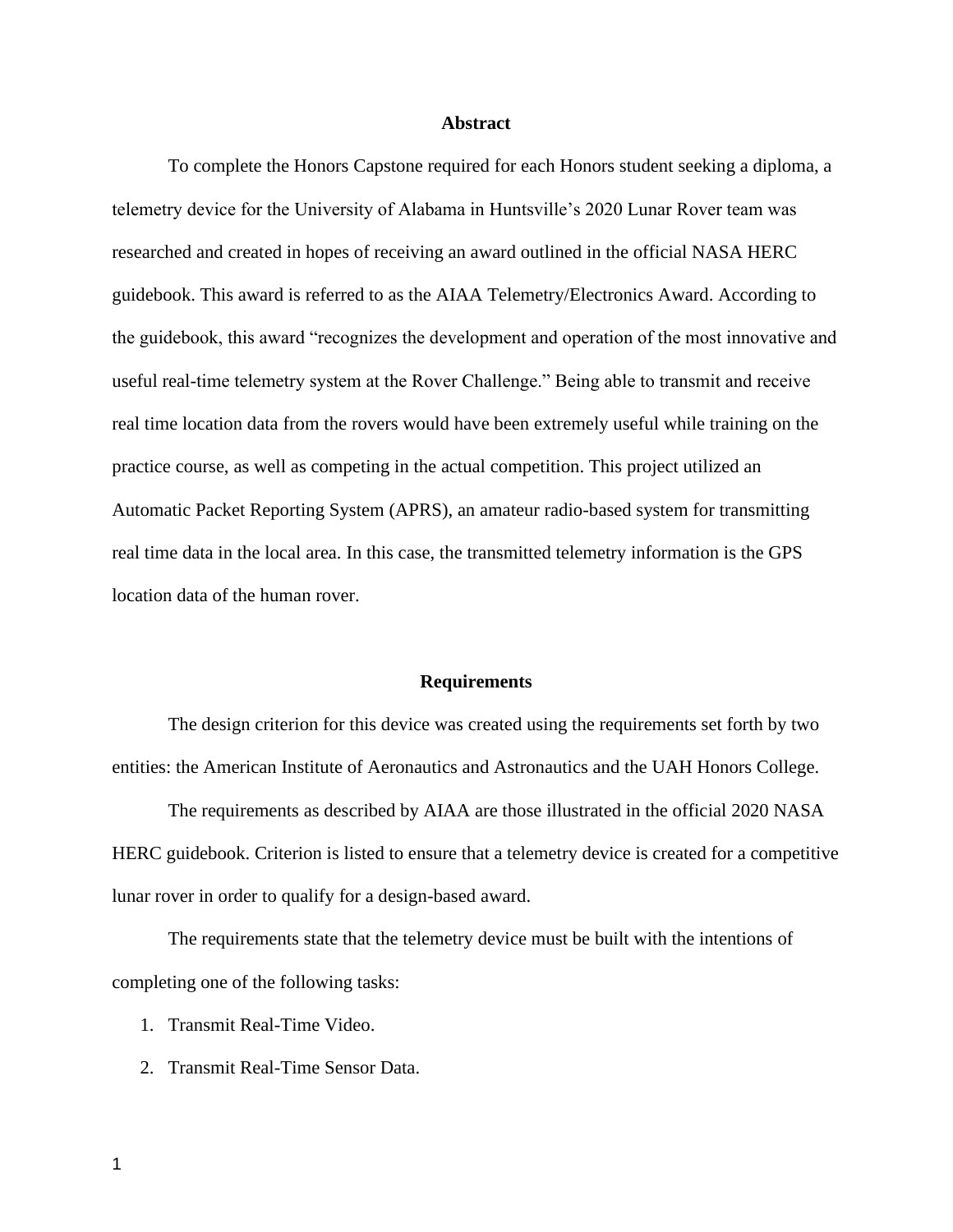The ability to meet one or both of these requirements is judged primarily based upon the device's design choices with respect to its usefulness to the crew and innovative design. It is worth noting that the device may still qualify for the award given a failure to record during competition. The device is judged significantly upon its presentation and a report written by the team to describe its key features and usefulness.

The second set of requirements is listed by the UAH Honors College, for which this report is written in order to complete the official Capstone requirements. The purpose of the Capstone is essentially to produce a new and original product within the respective field of study. The Capstone can fulfill one of two formats: a thesis or a project. The telemetry device described here falls into this second category to be completed in a senior design course. The most prominent requirement for this project is to provide a product that has justifiable importance and originality.

Based upon these requirements, a design was implemented to provide a GPS-inspired telemetry device to track the movement of the lunar rover in a competitive setting.

#### **Design and Components**

The telemetry device and its corresponding systematic components were designed to fulfill the following tasks: establish position once in a given time period, relay packet information containing locational data once in a given time interval, receive the information at a distanced receiving station, plot such data as velocity and geographic coordinates, and save this data to a .csv file for post-processing.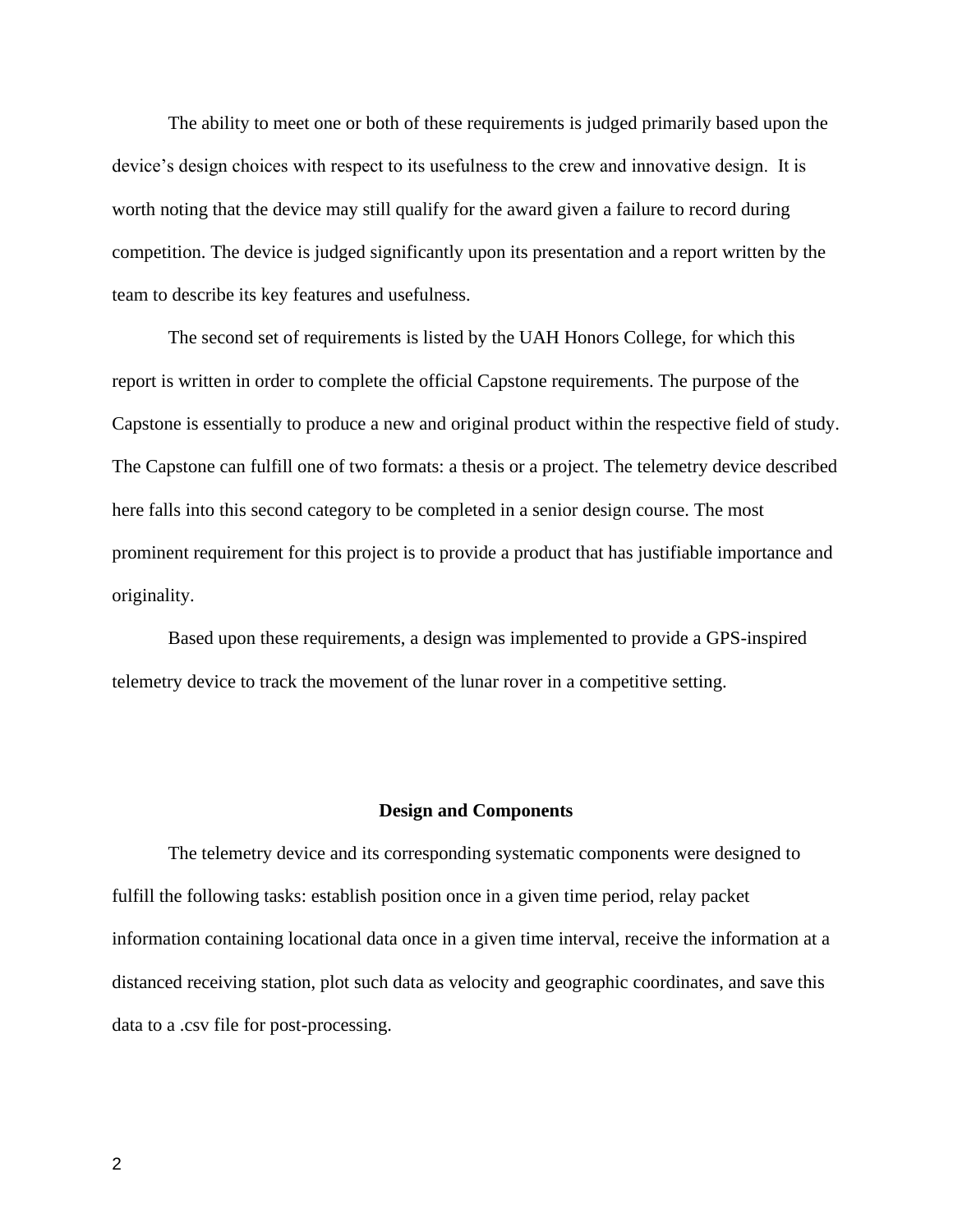To complete these tasks, the following design was created and modified upon given its theoretical use in competition. Attached to the human rover would have been a radio transmitter and Raspberry Pi, which together would have worked to beacon the rover's location with a time stamp. The Raspberry Pi was programmed to record and transmit live location data. Since it was not feasible for a stationary observer to have a wired connection to a moving vehicle, the radio transmitter would have allowed for the transmission of this location data to another radio at a central receiving station somewhere off-course.

The data received by the receiving radio would then be fed to a computer to allow for a more clear and readable display of this data for the crew, which would have been located at the central station. Although radios would have been implemented in this system, the communication itself would have been entirely digital. The radios would transmit the digital data as it is, without converting it to a noise audible to humans. The data, including the rover's location in longitude and latitude and the time at which the location was recorded, would then be plotted using external applications such as Excel.

This system would have used a data link layer protocol of AX.25, which is commonly used with microprocessors and even personal computers. This protocol would allow the data to transmit without a Wi-Fi signal, producing a more reliable - and therefore competitive - process.

Figure 1 displays the general setup for the telemetric system. The Raspberry Pi located on the rover also would have had a digital display screen, which would have allowed the location data to be viewed in real-time not only by the crew located at the central station, but also by the riders on-board the rover. Because the system would have utilized a microprocessor and radio, it would have been relatively small and lightweight, allowing for more space to be given to the other necessary tools such as those used to complete course objectives. A case for the system

3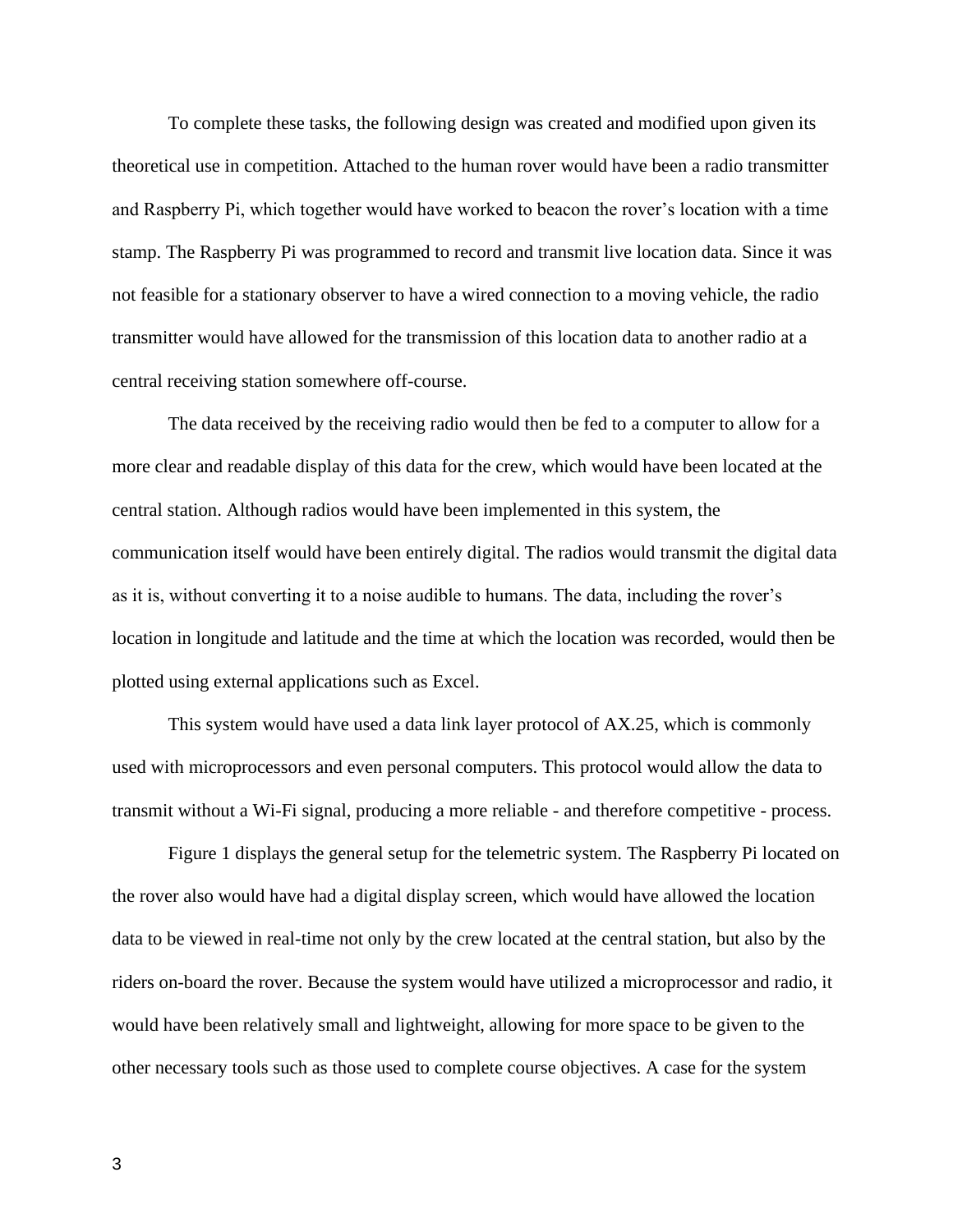would have been 3-D printed from PLA filament to keep the system well-contained on the rover and protected from the turbulence and dust of the course while still maintaining its small and lightweight status.



**Figure 1: Raspberry Pi setup, with the microcontroller, radio transmitter and receiver**

**Note:** Given the circumstances surrounding the novel coronavirus, the telemetry system was not fully refined. The setup shown above depicts an early model for the overall system layout. Cases and rover attachments were designed in theory.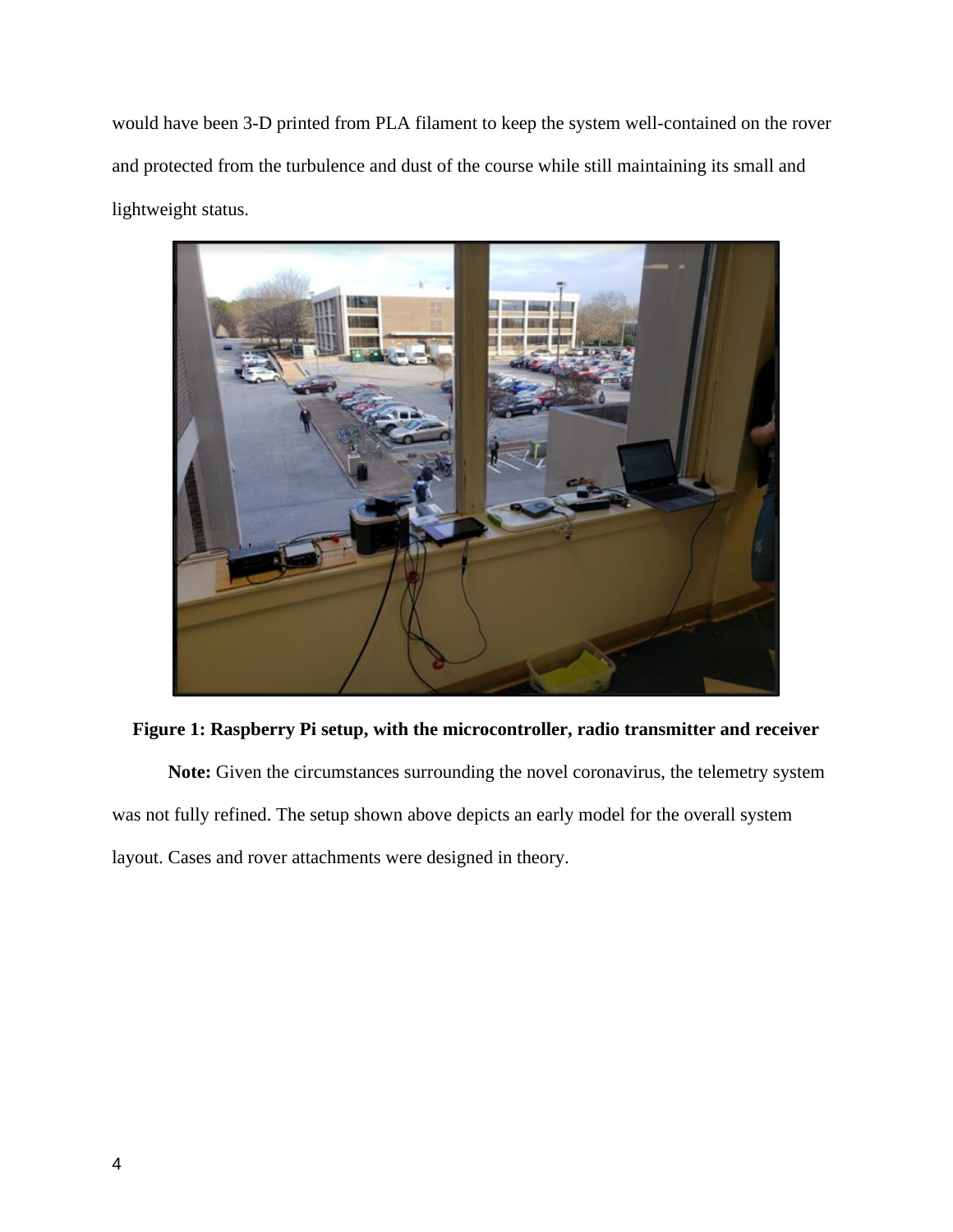

**Figure 2: Final Base Station Setup**

Figure 2 shows the final setup of the base station. This includes a radio to receive the data transmitted by the rover, and a laptop to display the real time data in a more graphical format.

Figure 3 shows the final setup of the mobile station. This is what would have been attached to the human rover. This includes a Raspberry Pi to record and display data, and a radio to transmit this data to the base.



**Figure 3: Final Mobile Station Setup**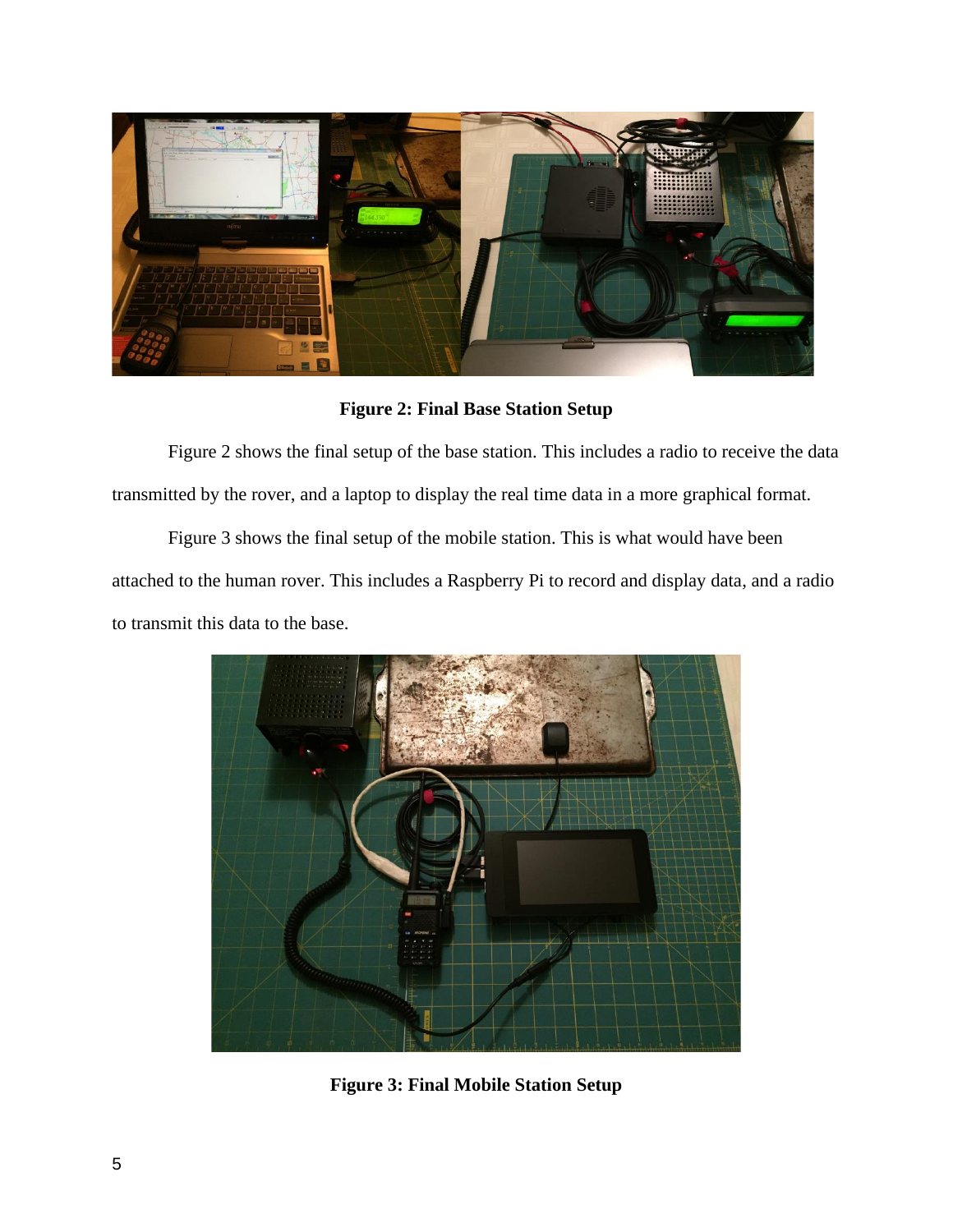#### **Testing and Modifications**

Testing of the initial telemetry system was performed by mounting the transmission station in a moving vehicle. Operating conditions were exaggerated to test the maximum capability of the telemetry device. The receiving station was located at approximately 10 miles away, well above the expected distance of the station during competition, which would ideally be within 1 mile of the rover's location at all times. Over 100 data points were collected from a plotted course at a higher average velocity than would be demonstrated by the rover during competition.



**Figure 4: Graphical Depiction of APRS Data**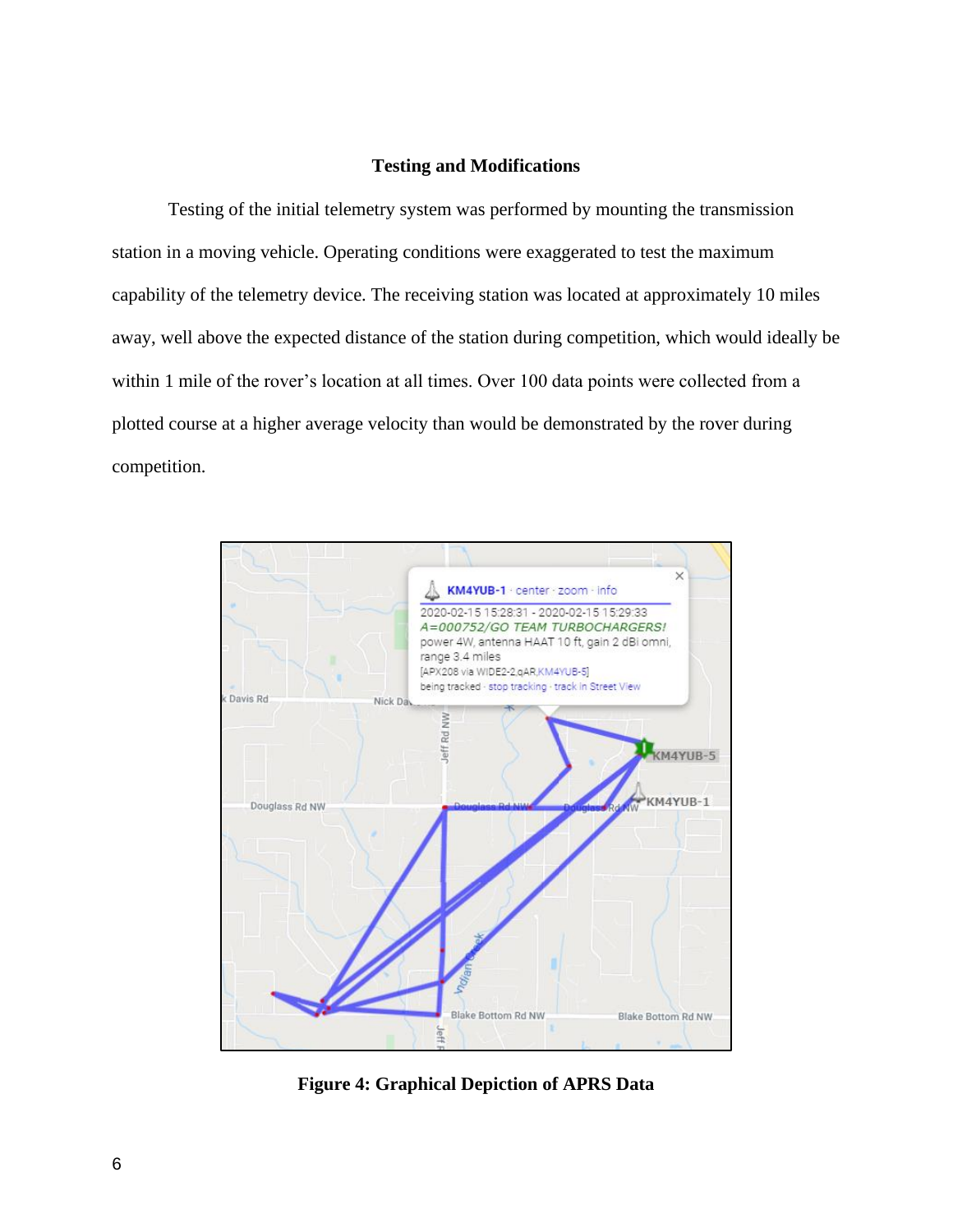Figure 2 depicts the data obtained in the testing phase of the device. This figure depicts the ability of the system to record and transmit GPS location data in a situation similar to that of a rover moving throughout a simulated course. The red points represent the location beacon, or the time at which the location of the vehicle is beaconed from the transmitter to the receiver. The system transmits the vehicle's location by connecting the red points with the blue line markers as depicted in the figure. The green *I* is the stationary receiving end, and the shuttle symbol represents the moving vehicle. The initial data recorded is numerical but is converted to the graphical format as seen above.

Originally, this system would have been modified to transmit locational data every 20 seconds during the operational period of the device. During competition, a map of the course located at the U.S. Space and Rocket Center would be plotted similar to Figure 1.This map of the buggy's location would be used in tandem with the timestamps received of each beacon to determine the rover's trajectory throughout competition.

Figure 5 shows a map of NASA's human rover course, as well as theoretical APRS data that could have been made by the rover if the competition had indeed taken place. Each blue dot represents a data point where data would have been collected and transmitted to the central station.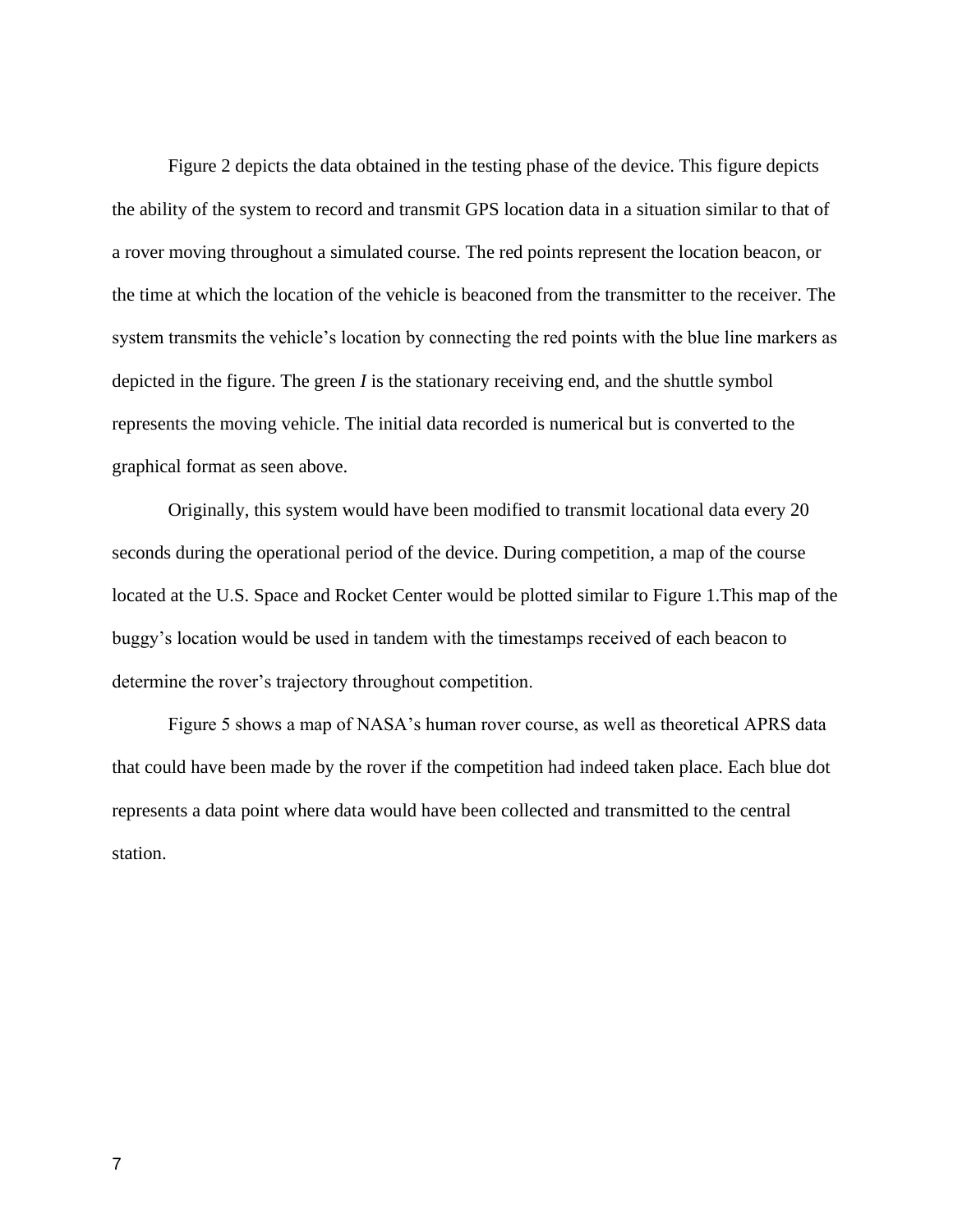

**Figure 5: Graphical Depiction of APRS Data with Course Overlay**

#### **Usefulness and Innovation**

The locational data provided the telemetric system would have been especially useful to the moon buggy team because it would have provided a detailed map of how long it takes the human rover to complete each obstacle and task. This information would have allowed the team to make decisions about how to best optimize the collection of the maximum number of points possible without exceeding the time limit. This data would have been especially useful during the practice run the day before the competition, when the team would have been able to strategize the best plan of action for the buggy for the actual competition using data obtained from the actual course. Moreover, the innovative design of the telemetry does not rely on cables or Wi-Fi to communicate between the buggy and central station, but rather radio waves, allowing for reliable transmission in a variety of environments. This system would be further improved by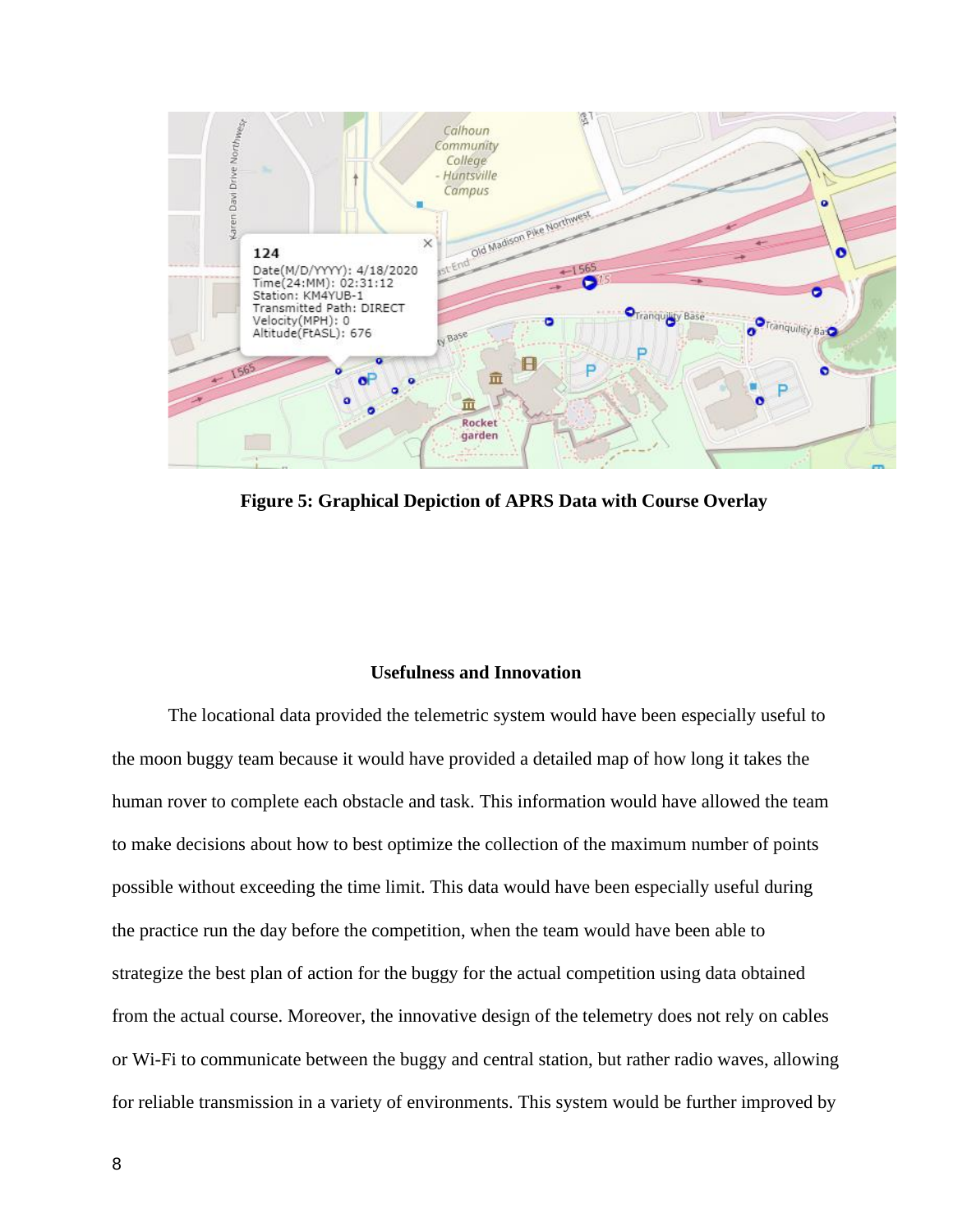encasing it in filament that would protect the hardware from damage given any tipping or collision between objects and the buggy.

With communication between the central station and the riders on the day of the competition, live data would have given the team a competitive advantage as it would allow the team to make rapid but informed decisions about whether or not to bypass an obstacle or task to save time. This ability to make last-minute decisions regarding the application of our products would provide the team with a competitive edge throughout the course.

#### **Summary**

Given the requirements set forth by both AIAA and the UAH Honors college, the telemetry device described here fulfills the qualities of being both an innovative and useful design. The use of GPS signaling in tandem with radio transmission is an uncommon yet reliable method to transmit data in the condition that there is a significant distance between the transmitter and receiving stations. The telemetry device's design fulfills the criterion of transmitting real-time data for use in a competitive setting, in which the UAH Lunar Rover team would have utilized this information for strategic purposes given the NASA HERC competition had not been cancelled due to unforeseen events.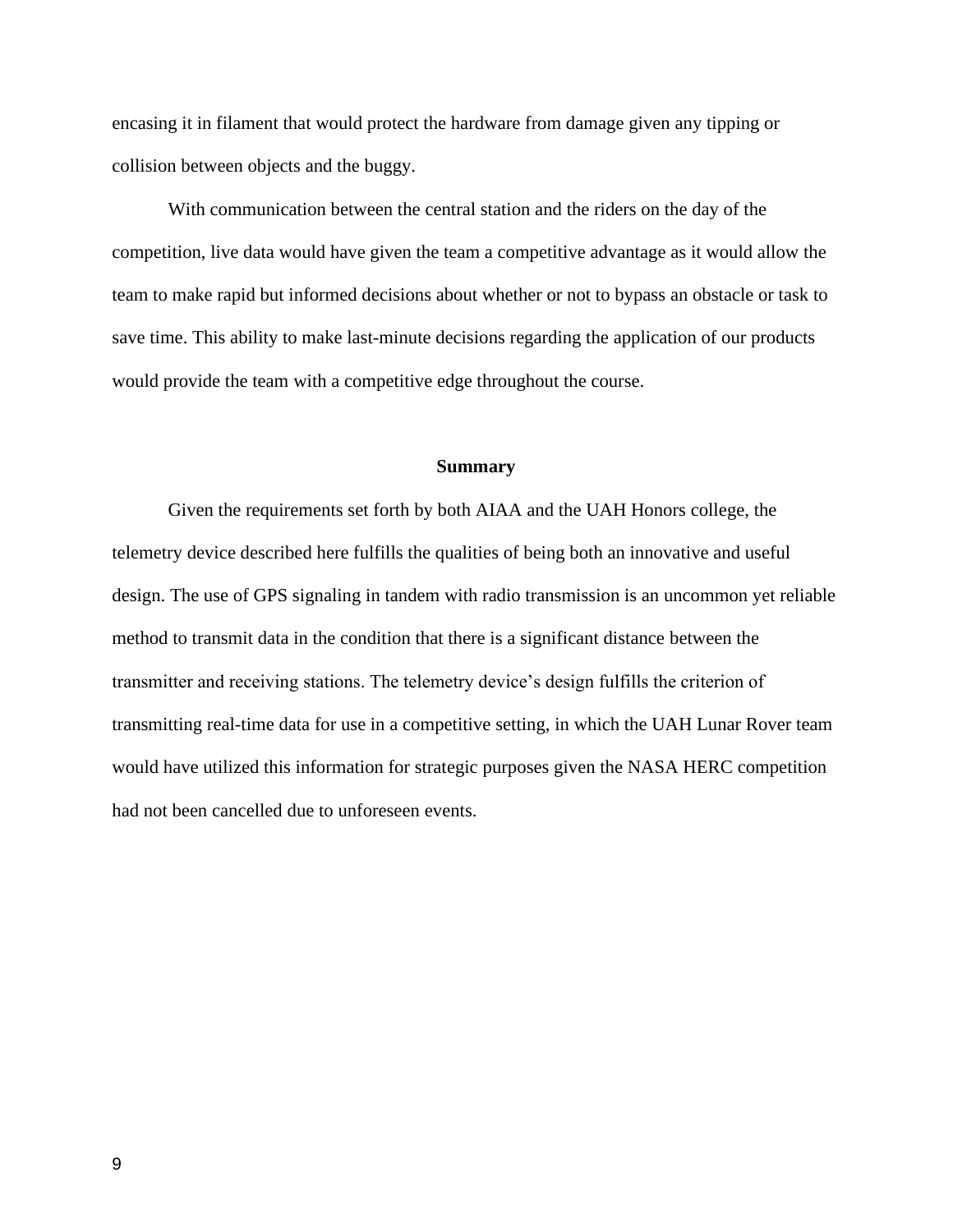#### **Reference List**

"Aprs.fi." *Google Maps APRS*, 2020, [https://aprs.fi/#!lat=34.71350&lng=-86.74210.](https://aprs.fi/#!lat=34.71350&lng=-86.74210)

"Honors Capstone Handbook." *Uah.edu*, 2019,

[www.uah.edu/images/administrative/Honors/Information/fa2019\\_revised\\_honors\\_capsto](http://www.uah.edu/images/administrative/Honors/Information/fa2019_revised_honors_capstone_handbook-v4.pdf)

[ne\\_handbook-v4.pdf.](http://www.uah.edu/images/administrative/Honors/Information/fa2019_revised_honors_capstone_handbook-v4.pdf)

"NASA Human Rover Challenge 2020 Guide Book." *Nasa.gov*, 2020,

[www.nasa.gov/sites/default/files/atoms/files/edu\\_herc-guidebook\\_2020v2.pdf](http://www.nasa.gov/sites/default/files/atoms/files/edu_herc-guidebook_2020v2.pdf)